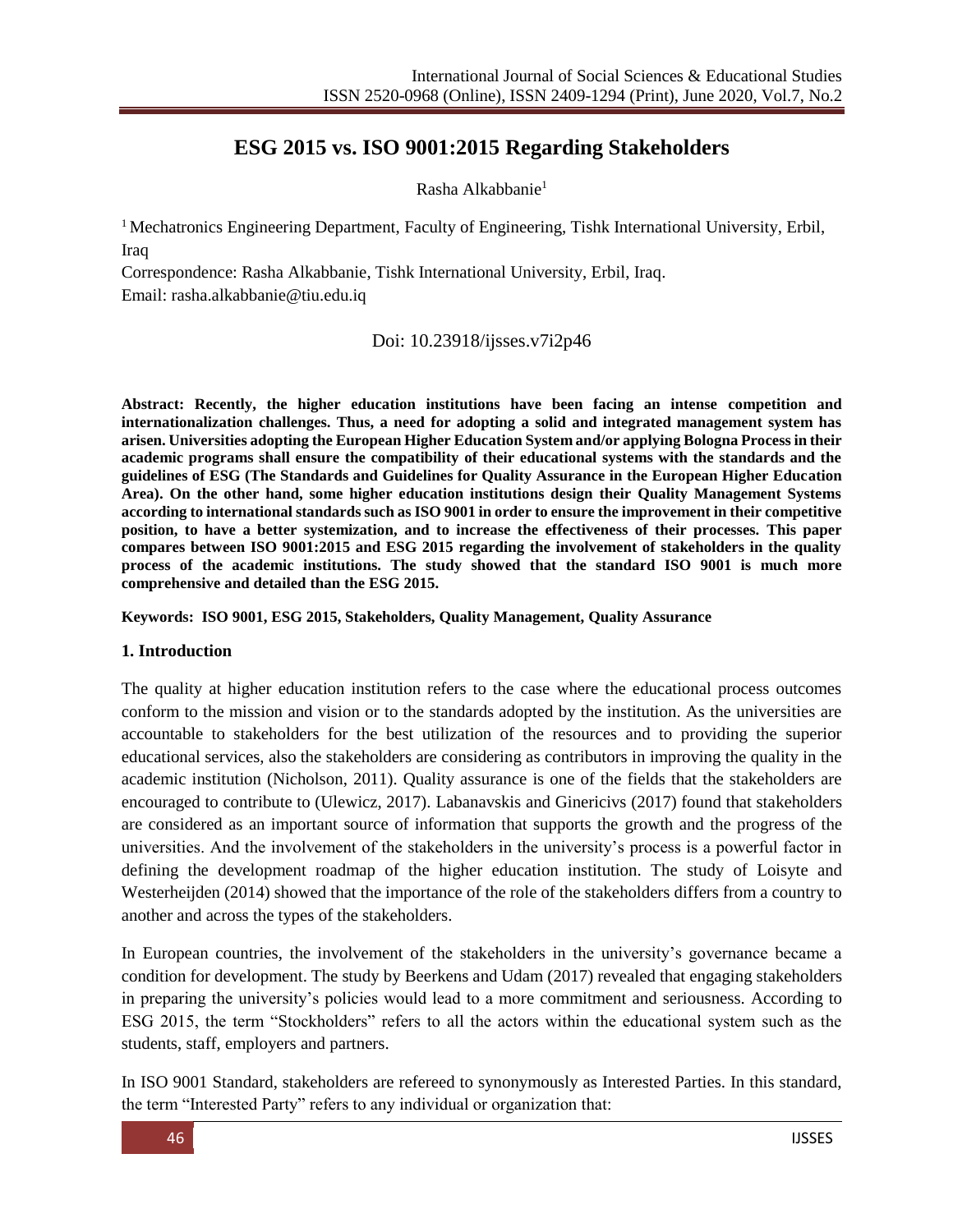- Has a possible impact on the quality and decisions of the institution
- Has an ability to cause a risk/opportunity in the institution
- Can affect the market
- Can be impacted by the institution's decisions
- Is expected to be affected by any process, policy, product, service, decision or action done by the institution.

ISO 9001 Standard focuses on the interested parties (stakeholders) basically in clauses 4.2. Also, clauses number (5.2.2), (8.2.2), and (9.3.1). In this paper, clause (4.2) will be discussed in details while the other clauses will be explored briefly. In the ESG 2015, the guidelines related to the stakeholders are stated in the clauses (1.1), (1.2), (1.8), and (1.9). Those will be also discussed in the paper in comparative with the ISO 9001 Standard practices.

#### **1.1 ISO 9001**

This international standard is designed for the quality management system and it proceeds from the following principles:

- Customer focus,
- Leadership,
- Involving staff,
- Procedure methodology,
- Enhancement,
- Making decisions based on evidence,
- Coordinating relations (Fonseca, 2015).

Studies illustrated that implementing the quality management system according to SIO 9001 will change the foundation's performance for the better (Powell, 1995). By adopting ISO 9001 system, more value will be given to the customers and the efficiency of the processes will be upgraded (Tarí et al., 2012). The 2015 version of the standard provides more benefits as for the risk-based thinking, stakeholders' specification, and determination of the organization context (Fonseca & Domingues, 2018).

#### **1.2 ESG 2015**

ESG 2015 represents the European Higher Education Area's standards and guidelines for Quality Assurance. Those standards have been followed by the Ministers in charge of the higher education in the European Higher Education area in May 2015 (ESG 2015).

#### **2. Stakeholders in ISO 9001:2015 Standard**

#### **2.1 Regarding Clause 4.2/ISO 9001:2015**

This chapter states that the organization shall:

- Specify the interested parties which are affecting/affected by the quality management system
- Determine the requirements of those interested parties pertinent to the quality management system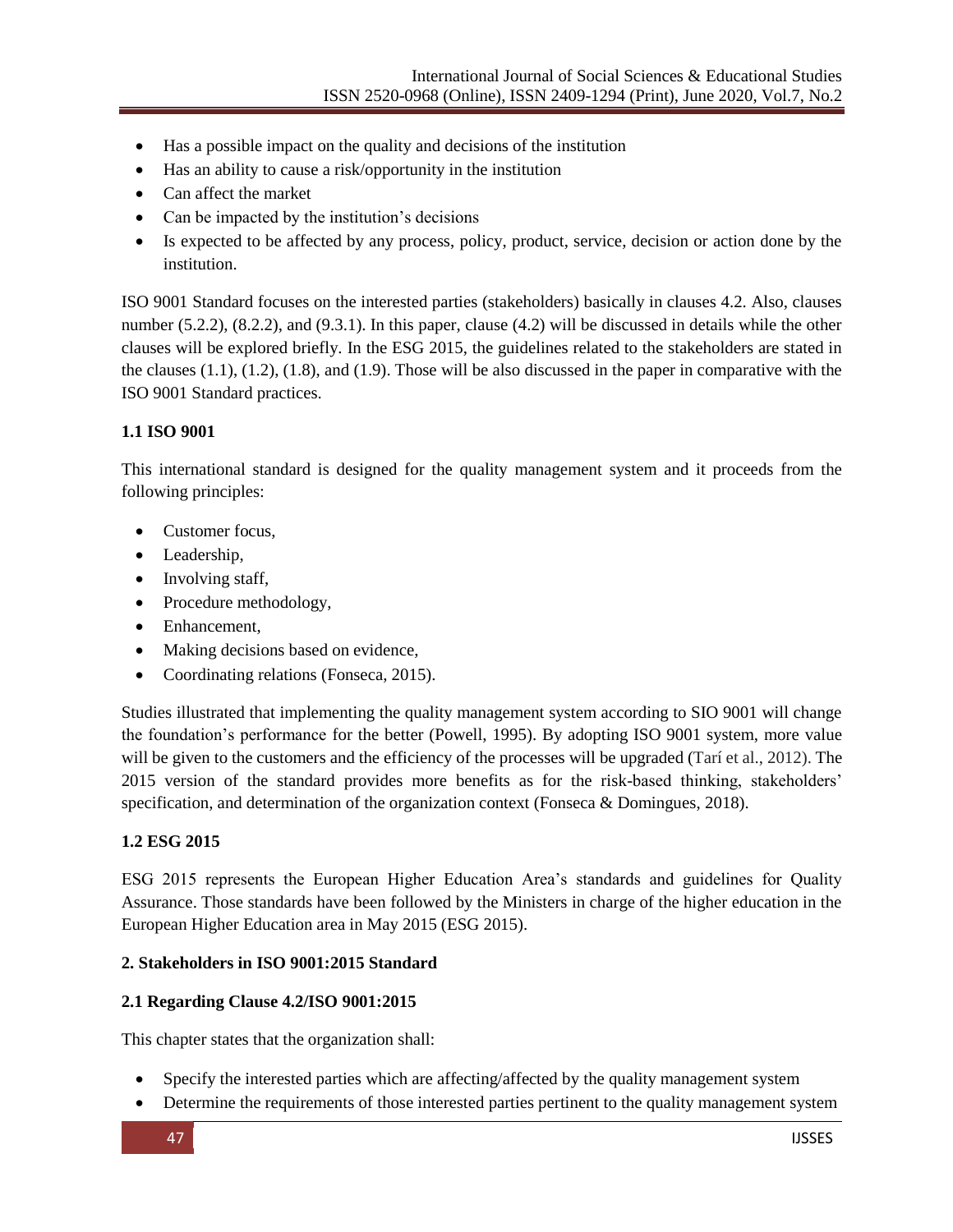Review the list of the interested parties and their needs on a regular basis

By implementing this clause, the organization manages the impacts (positive/negative) of the stakeholders in an effective way. Determining the stakeholders of the institution is a very essential part in implementing the ISO 9001 Standard. Because they are, together with the Context of the Organization, form the Scope of the Management System. So, they should be determined prior to defining the Scope. According to the standard, the interested parties can be determined after understanding the organization and its context (clause 4.1 of the Standard).

The standard indicates that the organization shall determine the context of the external and internal issues related to its strategy and objectives. This can be done by many methods. At TIU (Tishk International University-Erbil), the Context of the Management System was defined through the following methods:

- Porter's Five Forces.
- The PEST Analysis.
- The SWOT Analysis.

These methods helped to define the List of Interested Parties of TIU are indicated in the table below.

| The Method           | Brief Definition of the Method                                                                                                                                                             |  |
|----------------------|--------------------------------------------------------------------------------------------------------------------------------------------------------------------------------------------|--|
| Porter's Five Forces | A method that attempts to analyze the competitiveness situation<br>of the institution.                                                                                                     |  |
| <b>PEST</b> Analysis | A framework that defines the macro-environmental factors that<br>affect the quality management (political factors – economic<br>factors – socio/cultural factors – technological factors). |  |
| <b>SWOT Analysis</b> | A method that further determines the external and internal issues<br>that affect the quality system of the institution.                                                                    |  |

Table 1: Methods helped to define the List of Interested Parties

Source: The Author

The Quality Management experts recommend categorizing the interested parties to groups according to their impacts. For example, they can be grouped into the following groups: Responsibility- related stakeholders, Influencers, Vicinity stakeholders, Depended- on stakeholders, Evaluators, Authorities, Customers, Suppliers, and Partners.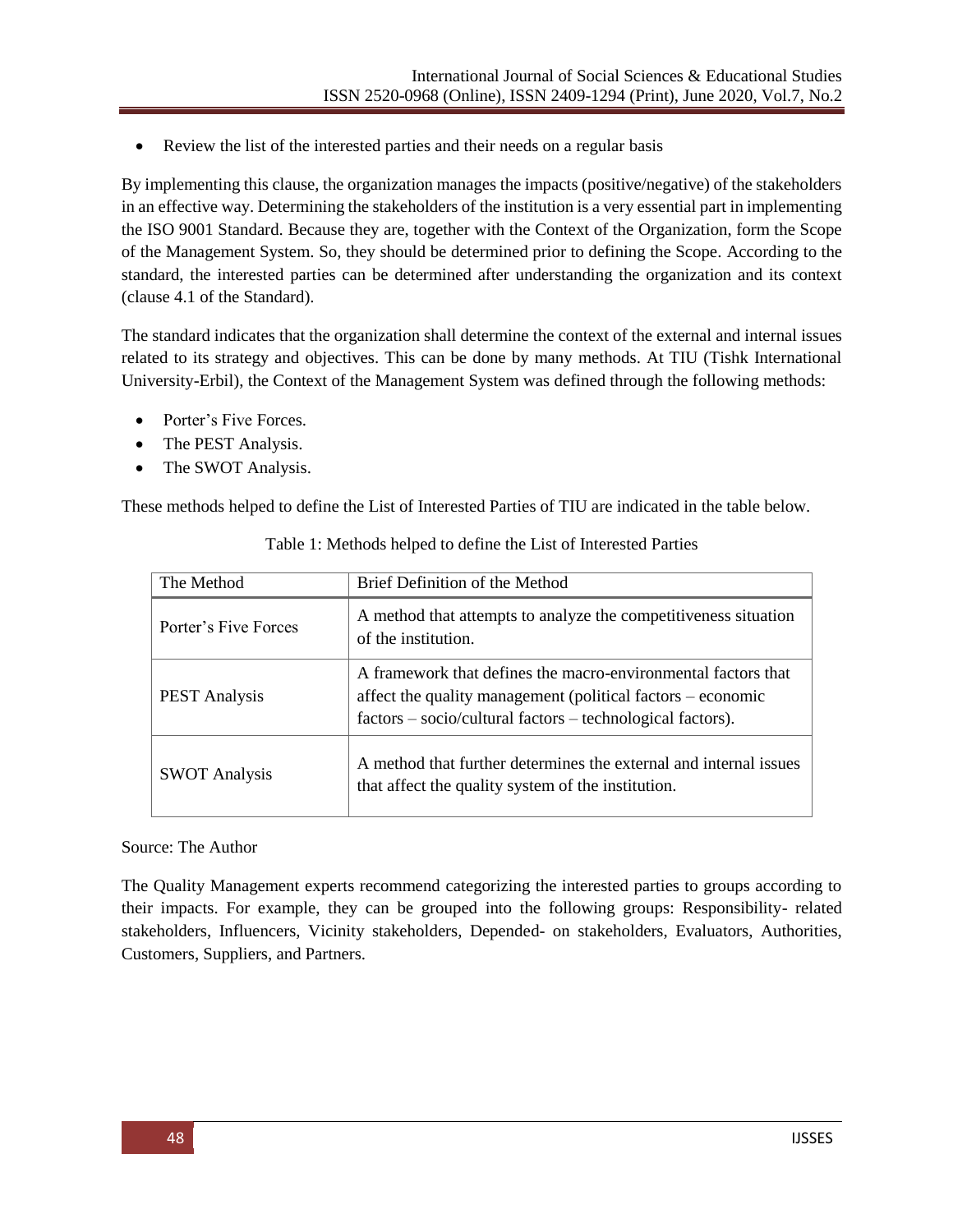

Figure 1: The steps sequence of determining the stakeholders according to ISO 9001:2015

### Source: The Author

According to the standard, the needs and the expectations of the interested parties shall be addressed. This has been done at TIU as per Table (2). According to their needs/requirements, the interested parties can be plotted using the Power/Interest Matrix. Mapping the stakeholders using this tool depends on how much power do they make over the decision of the institution and on how much interest do they have in the institution's procedures.

# **2.2 Regarding Clause 4.5.2.2/ISO 9001:2015**

This clause states that the Quality Policies of the institution shall be communicated to the interested parties. At TIU, the Quality Policies are uploaded to the University website so everybody can reach it. Additionally, when the Policy is modified, the interested parties are notified through emails, letters, meetings …etc.

# **2.3 Regarding Clause 8.2.2/ISO 9001:2015**

This clause indicates that the institution has to establish special processes to check whether the needs and the requirements of the interested parties are fulfilled or not. At TIU, the processes/methods used for ensuring the fulfilment of the stakeholders' requirements are listed in Table (2).

| The<br><b>Stakeholders</b><br>(Interested<br>Parties) | Reasons for<br>Inclusion                                                   | Requirements and<br>Expectations<br>(Issues of Concern)                  | <b>Evaluation Methods</b> |
|-------------------------------------------------------|----------------------------------------------------------------------------|--------------------------------------------------------------------------|---------------------------|
| ISO Certifying<br>body                                | Performs auditing<br>for ISO<br>Compliance and<br><b>ISSUE</b> Certificate | Good level of<br>compliance of the<br>university to the ISO<br>standard. | <b>Internal Auditing</b>  |

| Table 2: Stakeholders (interested parties) table at TIU |
|---------------------------------------------------------|
|                                                         |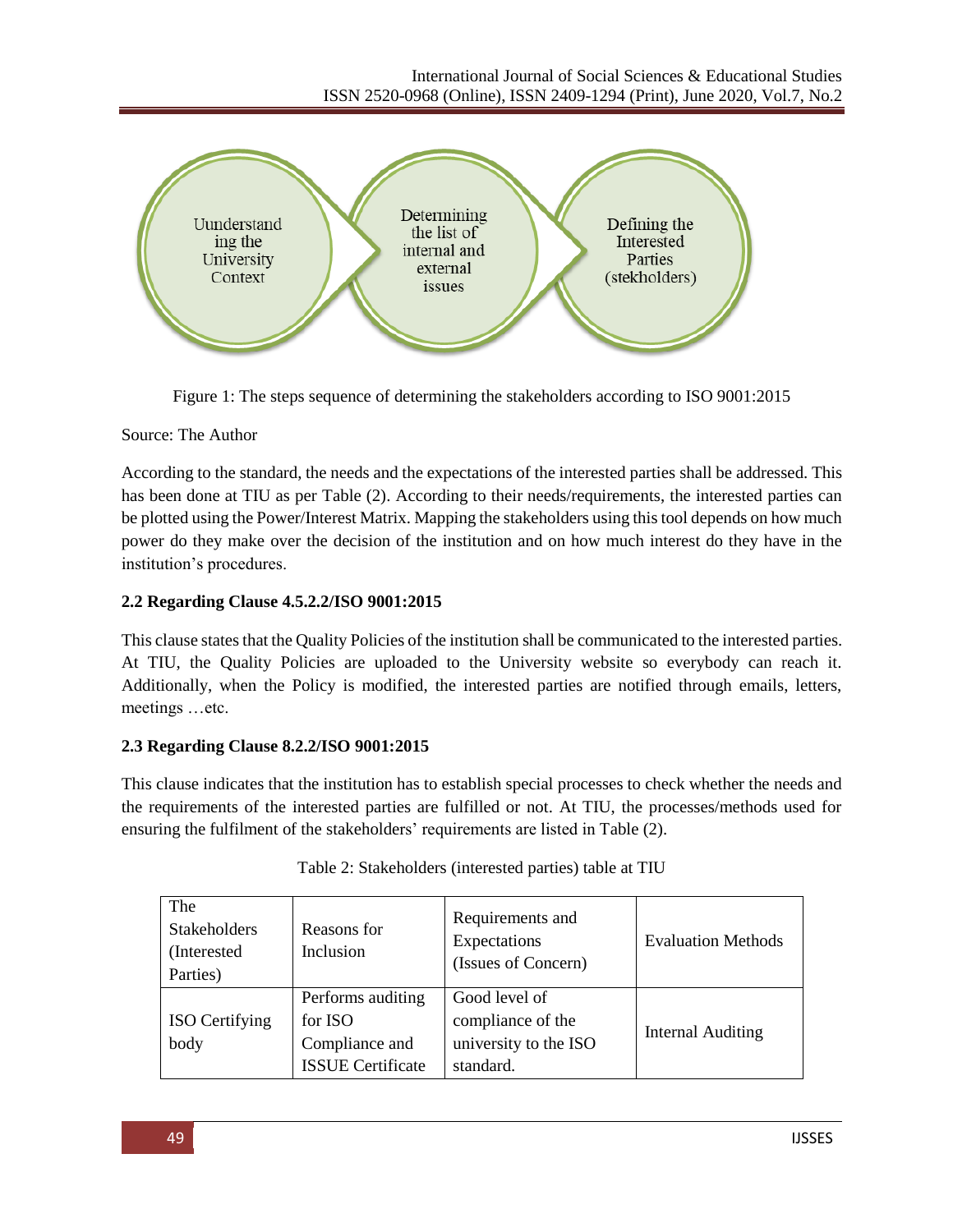| The<br>Stakeholders<br>(Interested<br>Parties)       | Reasons for<br>Inclusion                                                                                                                                 | Requirements and<br>Expectations<br>(Issues of Concern)                                                                                                                                                                                        | <b>Evaluation Methods</b>                                                                                                                          |
|------------------------------------------------------|----------------------------------------------------------------------------------------------------------------------------------------------------------|------------------------------------------------------------------------------------------------------------------------------------------------------------------------------------------------------------------------------------------------|----------------------------------------------------------------------------------------------------------------------------------------------------|
| Board of<br><b>Trustees</b>                          | This board is<br>responsible about<br>issuing the<br>policies, mission,<br>and Vision of the<br>university and<br>approving the<br><b>Strategic Plan</b> | Good financial<br>performance,<br>legal compliance<br>avoidance of fines                                                                                                                                                                       | Strategic plan<br>evaluation                                                                                                                       |
| University<br>Council                                | Provide the<br>leadership and<br>resources                                                                                                               | the academic processes<br>to be performed at a<br>quality level<br>the services provided in<br>the university to fulfill<br>the requirements of the<br>students and staff                                                                      | Management review<br><b>Students satisfaction</b><br>survey results                                                                                |
| Heads of<br>Departments<br>and Directors of<br>Units | Provide leadership<br>to the departments<br>and units                                                                                                    | The students to get a<br>high education level<br>The academic<br>performance of the staff<br>to be developed<br>Expect to be well<br>compensated<br>Expect a good work<br>atmosphere                                                           | <b>Students satisfaction</b><br>survey results<br>Lecturers satisfaction<br>about the Head of<br>Department<br>Good preparations<br>for the budget |
| Academic Staff                                       | Providing<br>educational<br>services                                                                                                                     | Academic development<br>through internal and<br>external seminars and<br>workshops<br>prompt payment<br>financial support for the<br>research activities<br>fair promotion system<br>healthy and safe work<br>environment<br>work/life balance | applying questioners<br>and surveys<br>reimbursement<br>requests<br>quality assurance<br>process<br>department meetings<br>petition letters        |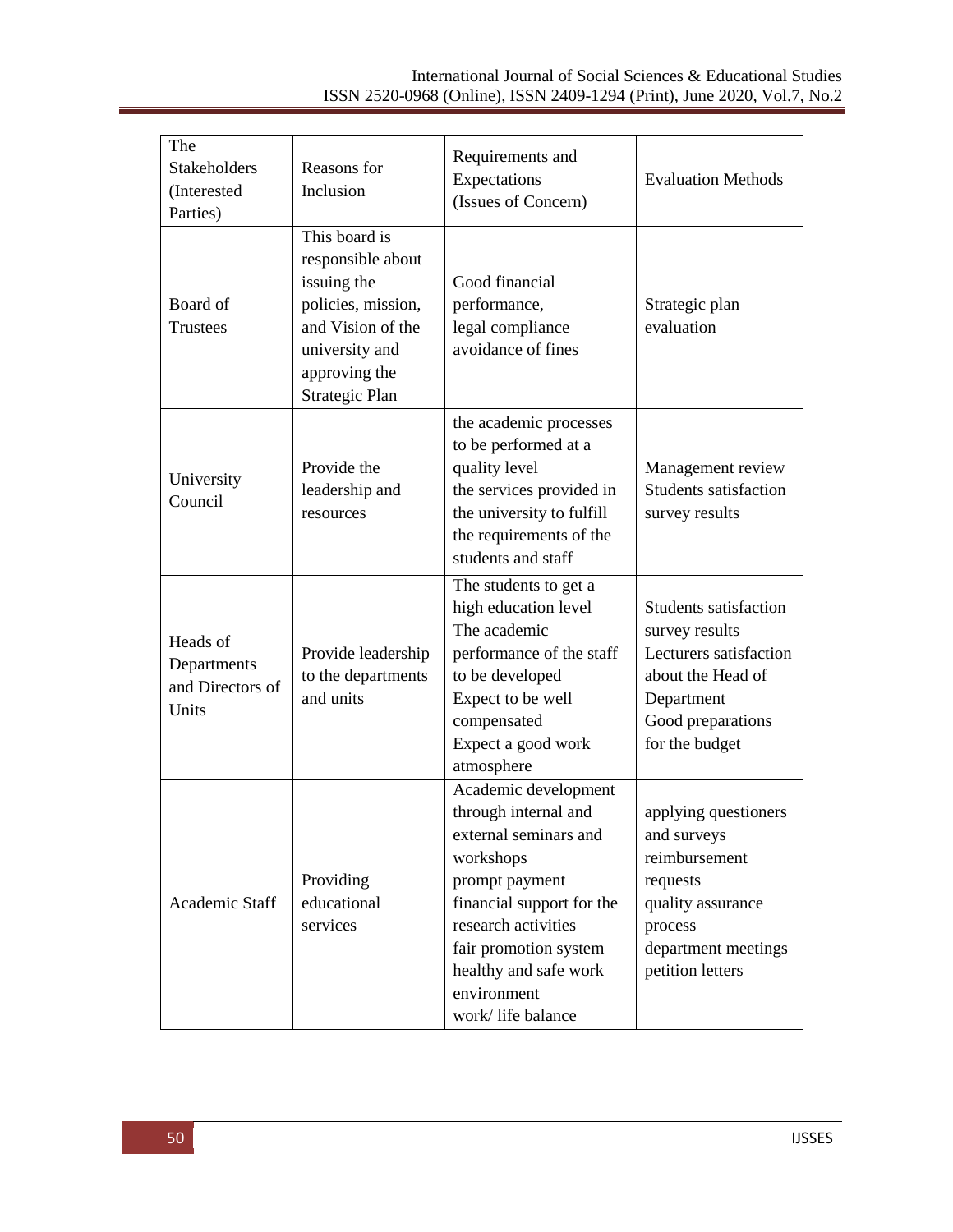| The<br><b>Stakeholders</b><br>(Interested<br>Parties) | Reasons for<br>Inclusion                           | Requirements and<br>Expectations<br>(Issues of Concern)                                                                                                                                                                                                                                                  | <b>Evaluation Methods</b>                                                                                                                                                                                                                                                                   |
|-------------------------------------------------------|----------------------------------------------------|----------------------------------------------------------------------------------------------------------------------------------------------------------------------------------------------------------------------------------------------------------------------------------------------------------|---------------------------------------------------------------------------------------------------------------------------------------------------------------------------------------------------------------------------------------------------------------------------------------------|
| Administrative<br>Staff                               | Providing<br>administrational<br>services          | Professional<br>development through<br>courses and workshops<br>prompt payment<br>fair position-upgrading<br>system<br>healthy and safe work<br>environment<br>work/life balance<br>good reference                                                                                                       | applying questioners<br>and surveys<br>unit meetings<br>petition letters                                                                                                                                                                                                                    |
| <b>Students</b>                                       | They receive the<br>services                       | high-quality education<br>international curriculum<br>quick response to their<br>needs<br>quick response to their<br>problems<br>fair assessment methods<br>and application<br>good post-graduating<br>services<br>high quality educational<br>and administrative<br>services within the<br>universities | applying a lot of<br>questioners and<br>surveys<br>through classroom<br>representatives and<br>students counsel<br>inviting students<br>representatives to<br>department - faculty<br>and university boards<br>meetings (when<br>needed)<br>petition letters<br>academic advising<br>system |
| Government                                            | Mandate regulatory<br>requirements                 | responding to all the<br>statutory and regulatory<br>requirements related to<br>private universities in the<br>region<br>applying the related<br>decisions                                                                                                                                               | <b>NUR System</b>                                                                                                                                                                                                                                                                           |
| Community                                             | Affected by the<br>activities of the<br>university | No complaints relating<br>to: noise, parking, health<br>and safety, pollution,<br>waste, employment                                                                                                                                                                                                      | complaints form<br>Through the social<br>activities of the<br>"dean of students"<br>unit.                                                                                                                                                                                                   |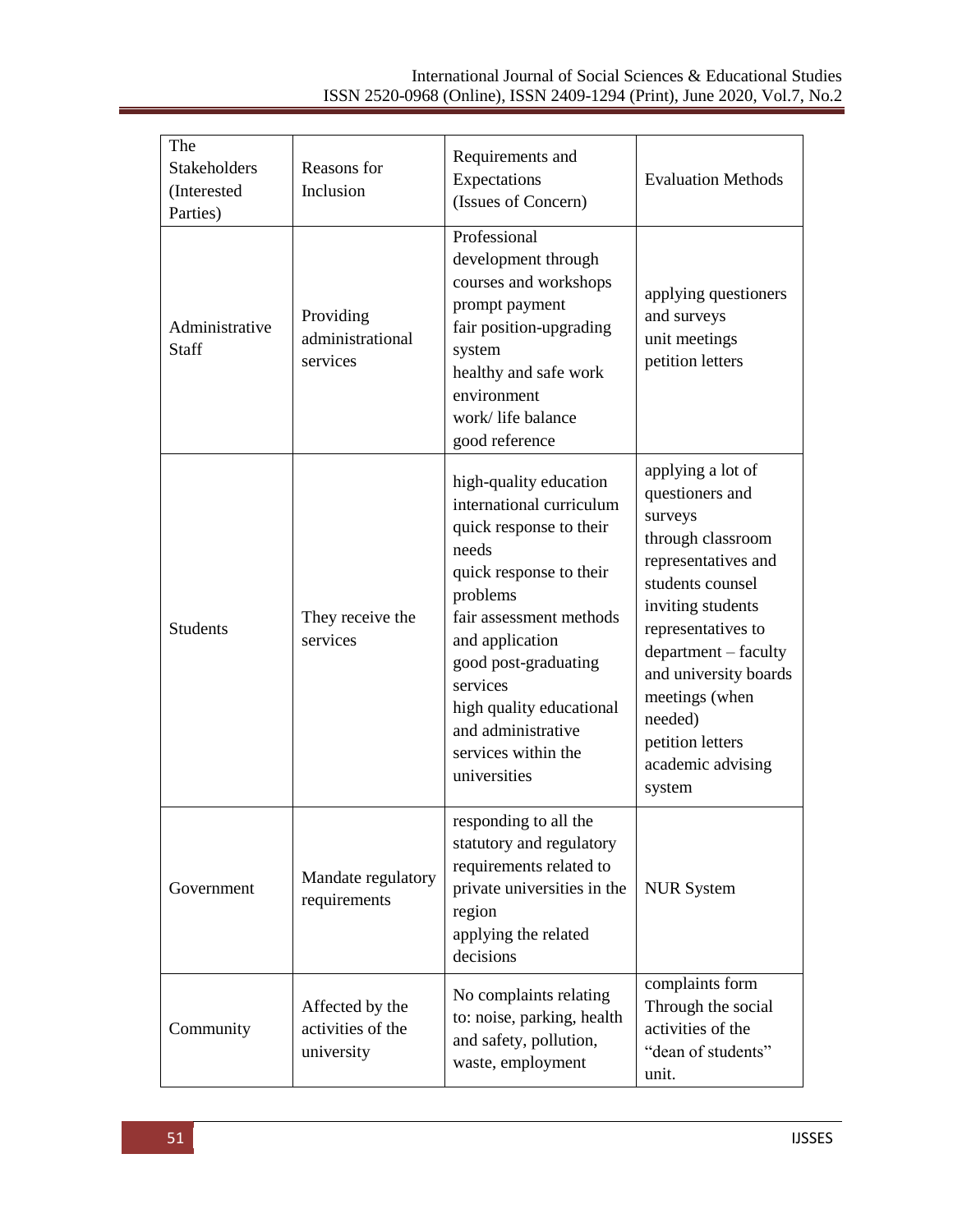| The<br><b>Stakeholders</b><br>(Interested<br>Parties) | Reasons for<br>Inclusion                                                                                      | Requirements and<br>Expectations<br>(Issues of Concern)                             | <b>Evaluation Methods</b>                               |
|-------------------------------------------------------|---------------------------------------------------------------------------------------------------------------|-------------------------------------------------------------------------------------|---------------------------------------------------------|
| External<br>Providers of<br>Services                  | Provide some<br>service for the<br>university                                                                 | Prompt payment<br>healthy and safe work<br>environment<br>good work relationship    | petition/complaints<br><b>letters</b>                   |
| Suppliers                                             | Provide material<br>and services                                                                              | Prompt payment<br>Requires clearly<br>specifications of the<br>products             | Appropriate<br>implication of the<br>purchasing process |
| Partners<br>International<br><b>HEIs</b>              | Partners in the<br><b>MOUs</b>                                                                                | Fully complying the<br>articles in the MOUs                                         | Average period of<br><b>MOUs</b> retaining              |
| Accreditation<br>Services                             | Providing program<br>and institutional<br>international<br>accreditation<br>review and<br>certifying services | Good level of<br>compliance of the<br>university to the<br><b>European Standers</b> | The audit results                                       |

Source: The Author

### **2.4 Regarding Clause 9.3.1/ISO 9001:2015**

This clause states that the institution shall review and discuss the fulfilment of the interested parties' requirements in the Management Review Meeting (which should be held twice a year at least).

### **3. Stakeholders in ESG 2015 Guidelines**

### **3.1 Regarding Clause 1.1/ESG 2015**

This clause indicates that the internal stakeholders shall contribute to developing and implementing the quality assurance policy of the institution. This clause is served by the ISO 9001:2015 Quality Management System through the concept of "Process Owner". Process owner in ISO 9001 is the staff who has the responsibility and the authority for controlling a certain process. And according to 4.2.b/ISO 9001:2015, the requirements of the interested parties shall be determined and the fulfilment of these needs shall be checked through special processes/methods.

TIU assigned the Chair of the Quality Assurance Committee to be the Process Owner of the Quality Assurance Policy. This Committee is composed of representatives of the University Management, representatives of the teaching body, representative of the students' body, and others. The draft policy is prepared by the Chair in consultation with the Committee Members.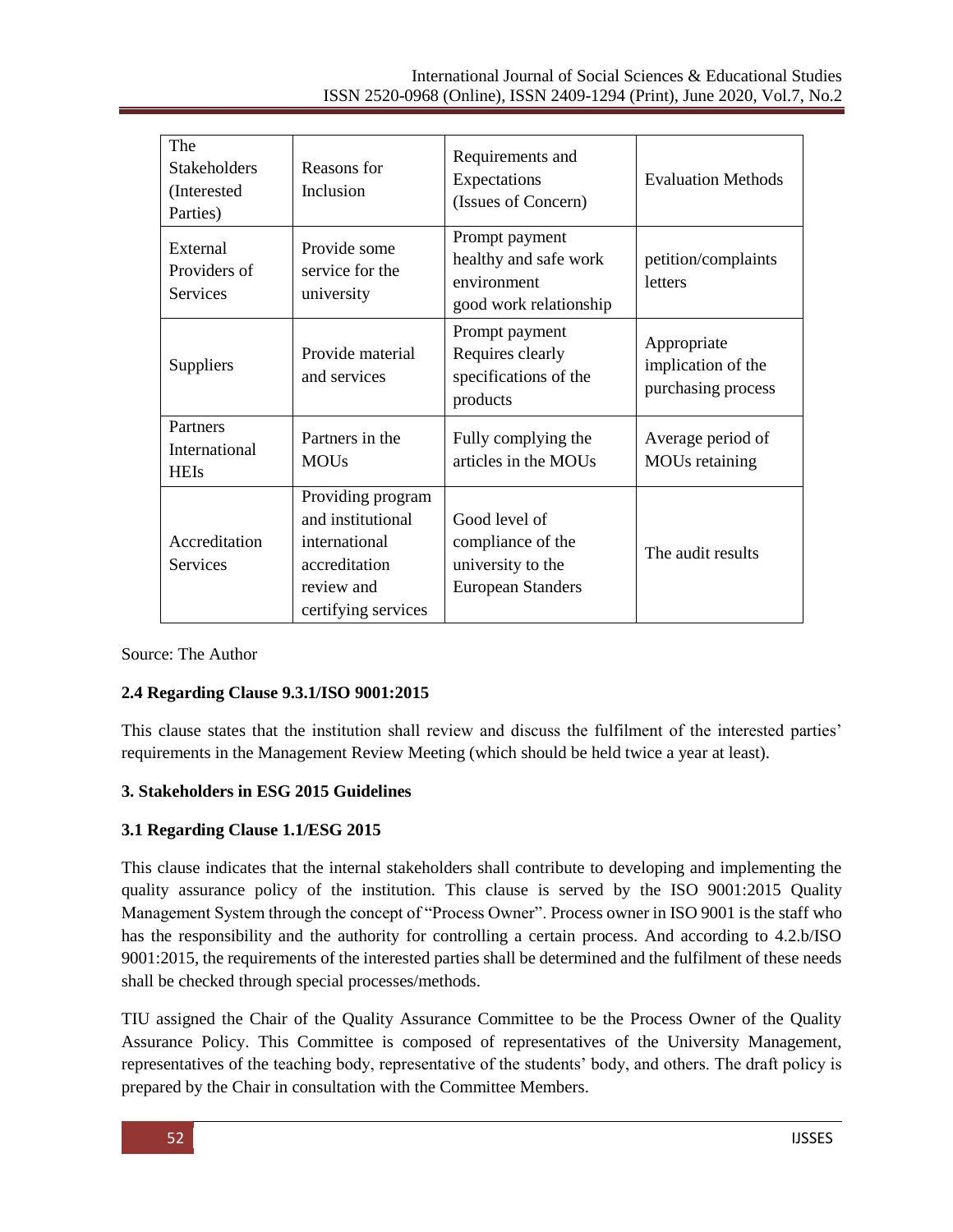### **3.2 Regarding Clause 1.2/ESG 2015**

This clause states that the stakeholders (especially students) shall be involved in designing the study programs. The same clauses of ISO 9001:2015 mentioned in the previous paragraph are also applicable for this point.

At TIU, the Quality Management System procedures related to designing and reviewing the curriculum of the study programs states that:

- The owner of the process is the Head of the Program Scientific Committee (this committee is composed of the full-time academic staff of the program).
- The University Council (representing the University's Top Management) shall ensure that all the resources needed for this procedure are provided.
- Representatives of the students, the alumni, and the employers shall join the curriculum design and review meetings and to contribute in developing the final version of the curriculum and the program content.
- The same applies to "Designing and Updating the Program Learning Outcomes".

#### **3.3 Regarding Clause 1.8/ESG 2015**

This clause indicates that the institution shall assure each of the Quality Policy, the Responsibilities, and Authorities, and the Quality Objectives of the institution are communicated to the internal stakeholders.

This clause is served by the ISO 9001:2015 Standard through the following ISO clauses:

- In clause 7.4/ISO 9001:2015, the institution shall define the internal and the external communications and how, what, when, and with whom to communicate.
- In clause 8.2/ISO 9001:2015, the information related to the institution processes shall be communicated to the customers (students).
- In clause 8.4.3/ISO 9001:2015, the institution shall communicate the information related to the processes to the external providers (additionally to the competences of the personnel and the evaluation output of the suppliers.

### **3.4 Regarding Clause 1.9/ESG 2015**

This clause states that the institution should provide information about the activities to the stakeholders.

This clause is served by ISO 9001:2015 through clause 9.3.1 which indicates that the institution shall hold Management Review Meetings periodically (once a year at least). This meeting is held by the Top Management of the institution additionally to representatives of almost all the stakeholders. The following points should be discussed in details in this important meeting and decisions shall be made according to the outputs;

- The quality policies
- The quality objectives
- The outcomes of the quality audits and controls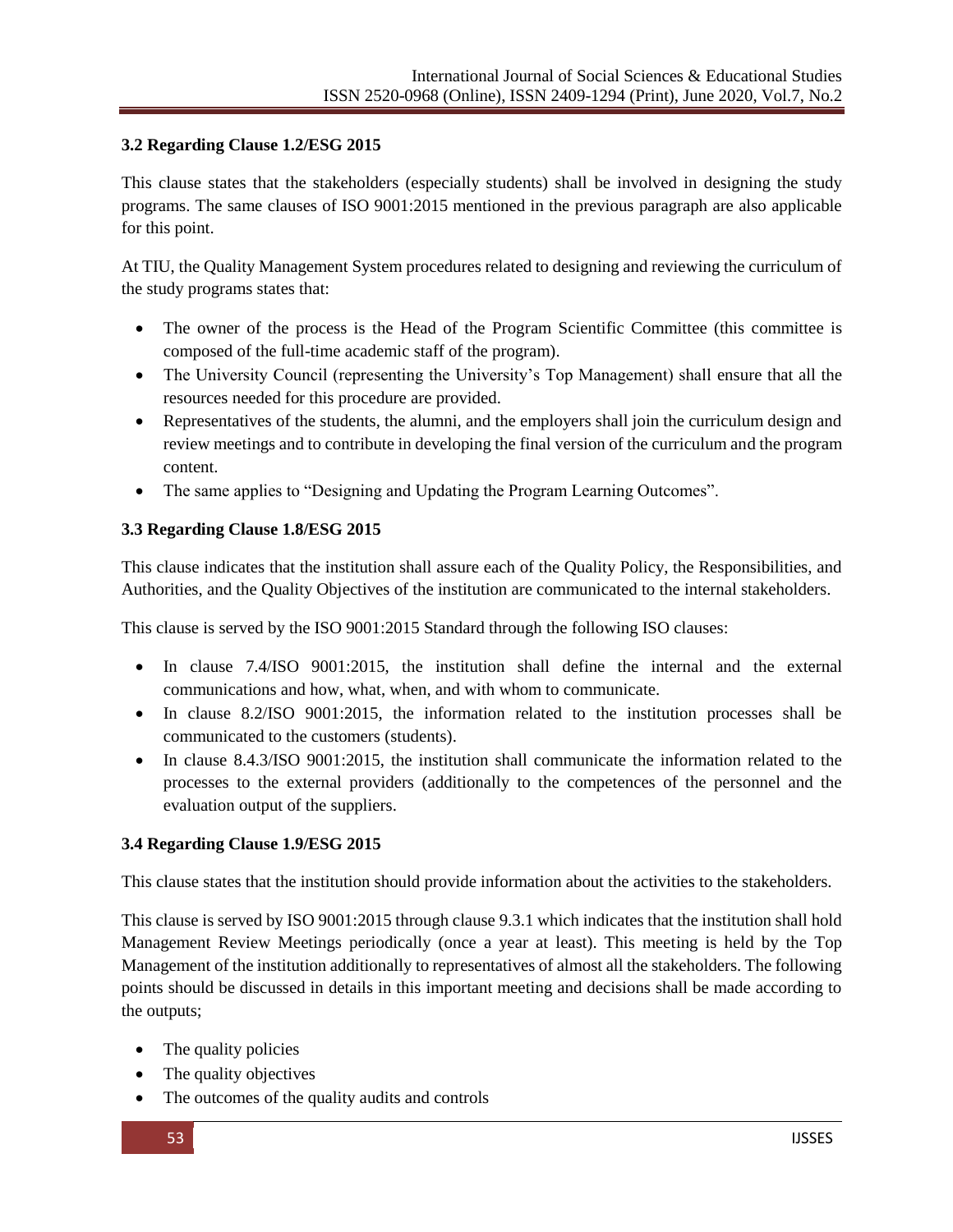- The annual achievement of the quality objectives
- The outcome of the Risk Assessment Process
- The new regulations and policies
- The performance of the external providers

As it is shown, the meeting members (including representatives of the stakeholders) are informed about this key information and they have an essential role in decisions making.

### **4. The Findings**

The sections of the article allow us to make a comprehensive comparison between ESG 2015 and ISO 9001:2015 regarding stakeholders' involvement in the quality process.

| The Points                                                                                                                               | ISO 9001:2015                                 | <b>ESG 2015</b>                   |
|------------------------------------------------------------------------------------------------------------------------------------------|-----------------------------------------------|-----------------------------------|
| Determining the<br>stakeholders according to<br>the context of the institution                                                           | Applied<br>(chapter 4.2/ISO 9001:2015)        | Not applied                       |
| Determining the<br>requirements/needs of the<br>stakeholders                                                                             | Applied<br>(chapter 4.2/ISO 9001:2015)        | Not applied                       |
| Establishing processes for<br>checking the fulfilment of<br>the stakeholders'<br>requirements                                            | Applied<br>(chapter 8.2.2/ISO<br>9001:2015)   | Not applied                       |
| The Quality Policies of the<br>institution shall be<br>communicated to the<br>stakeholders                                               | Applied<br>(chapter 4.5.2.2/ISO<br>9001:2015) | Applied<br>(chapter 1.1/ESG 2015) |
| The institution shall review<br>and discuss the fulfilment of<br>the interested parties'<br>requirements                                 | Applied<br>(chapter 9.3.1/ISO<br>9001:2015)   | Not applied                       |
| The internal stakeholders<br>shall contribute to<br>developing and<br>implementing the quality<br>assurance policy of the<br>institution | Applied<br>(chapter 4.2/ISO 9001:2015)        | Applied<br>(chapter 1.1/ESG 2015) |
| The stakeholders (especially<br>students) shall be involved<br>in designing the study<br>programs.                                       | Applied<br>(chapter 4.2/ISO 9001:2015)        | Applied<br>(chapter 1.2/ESG 2015) |

Table 3: ISO 9001:2015 vs. ESG 2015 Regarding Stakeholders' Involvement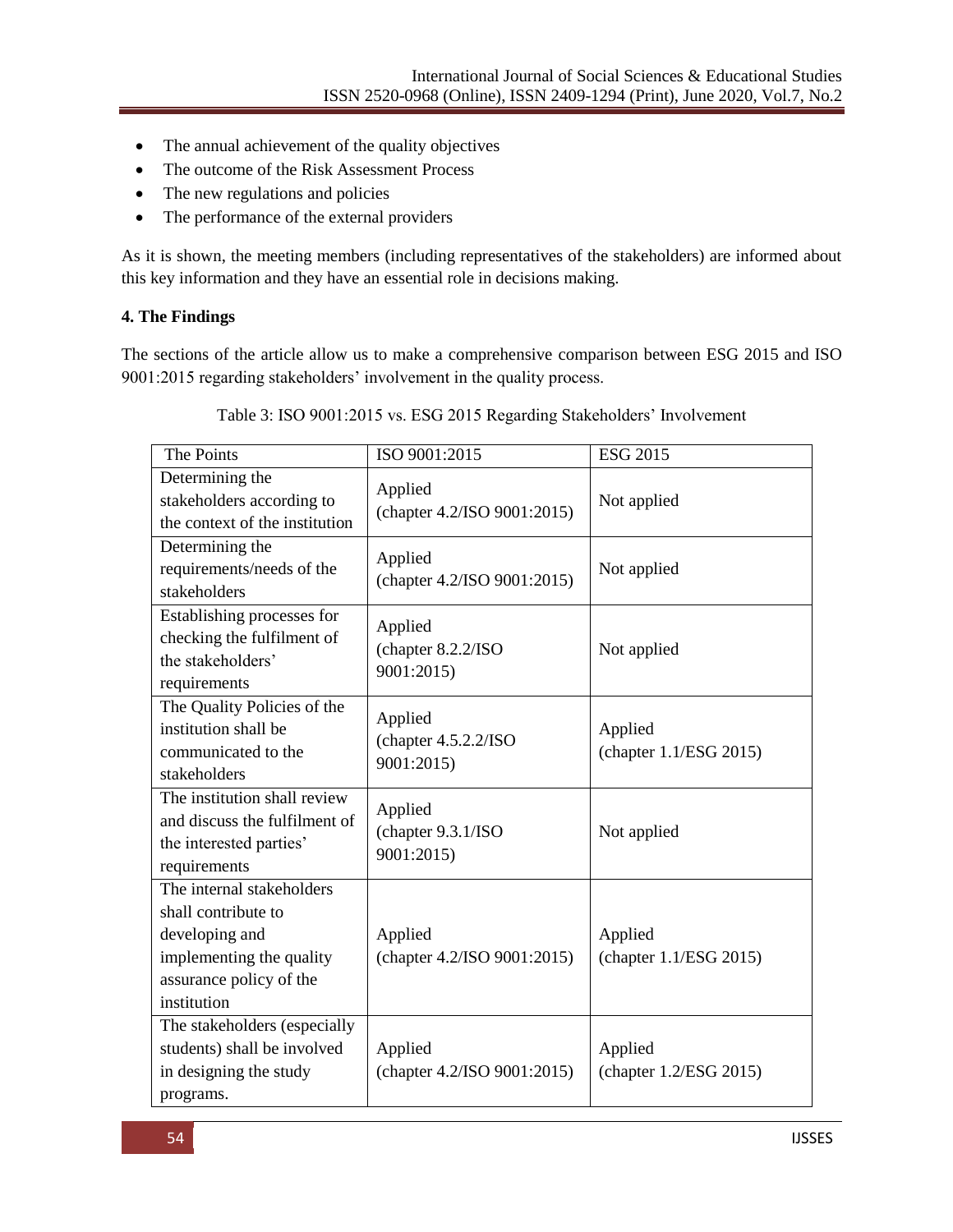| The institution shall assure<br>each of the Quality Policy,<br>the Responsibilities and<br>Authorities, and the Quality<br>Objectives of The institution<br>are communicated to the<br>internal stakeholders | Applied<br>(chapter 7.4 $& 8.2 &$<br>8.4.3/ISO 9001:2015) | Applied<br>(chapter 1.8/ESG 2015) |
|--------------------------------------------------------------------------------------------------------------------------------------------------------------------------------------------------------------|-----------------------------------------------------------|-----------------------------------|
| The institution should<br>provide information about<br>the activities to the<br>stakeholders                                                                                                                 | Applied<br>(chapter 9.3.1/ISO)<br>9001:2015)              | Applied<br>(chapter 1.9/ESG 2015) |

Source: The Author

#### **5. Conclusion**

This study showed that the standard ISO 9001 is much more comprehensive and detailed than the ESG 2015 regarding the stakeholders.

The ESG shall include guidelines about the followings:

- Determining the stakeholders according to the context of the institution
- Determining the requirements/needs of the stakeholders
- Establishing processes for checking the fulfilment of the stakeholders' requirements

#### **References**

- Beerkens, M., & Udam, M. (2017). Stakeholders in higher education quality assurance: Richness in diversity? *Higher Education Policy*, 30(3), 341-359.
- European Association for Quality Assurance in Higher Education (ENQA). (2015). Standards and guidelines for quality assurance in the European Higher Education Area (ESG).
- Fonseca, L. (2015). From Quality Gurus and TQM to ISO 9001: 2015: a review of several quality paths. *International Journal for Quality Research* (IJQR), 9(1), 167-180.
- Fonseca, L. M., & Domingues, J. P. (2018). Empirical research of the ISO 9001: 2015 transition process in Portugal: Motivations, benefits, and success factors. *Quality Innovation Prosperity*, 22(2), 16-46.
- International Organization for Standardization. (2015). Quality management systems—Requirements with guidance for use (ISO Standard No. 9001).
- Labanauskis, R., & Ginevičius, R. (2017). Role of stakeholders leading to development of higher education services. *Engineering Management in Production and Services*, 9(3), 63-75.
- Leisyte, L., & Westerheijden, D. F. (2014). Stakeholders and quality assurance in higher education. In Drivers and barriers to achieving quality in higher education (pp. 83-97). Brill Sense.
- Nicholson, K. (2011). Quality assurance in higher education: A review of the literature. Retrieved from [http://cll.mcmaster.ca/.](http://cll.mcmaster.ca/)
- Powell, T.C. (1995). Total quality management as competitive advantage: A review and empirical study. *Strategic Management Journal*, 16, 15-37.